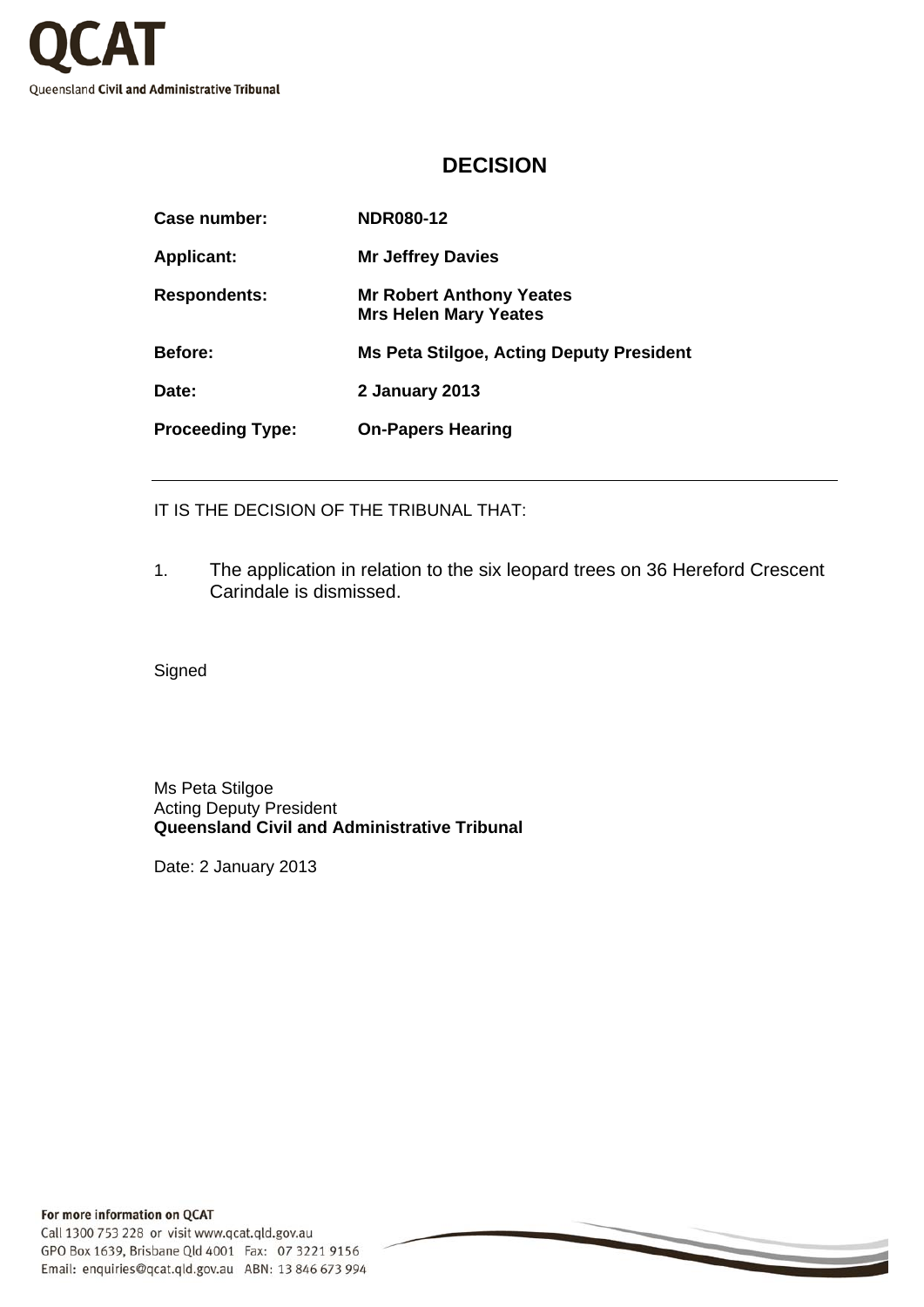

| <b>Edmonds v Yeates</b>                                                                                                                                                                                                                                                                                                                                                |
|------------------------------------------------------------------------------------------------------------------------------------------------------------------------------------------------------------------------------------------------------------------------------------------------------------------------------------------------------------------------|
| Mr Jeffrey Davies<br>V<br>Mr Robert Anthony Yeates<br><b>Mrs Helen Mary Yeates</b>                                                                                                                                                                                                                                                                                     |
| NDR080-12                                                                                                                                                                                                                                                                                                                                                              |
| Other civil dispute matters                                                                                                                                                                                                                                                                                                                                            |
| On the papers                                                                                                                                                                                                                                                                                                                                                          |
| <b>Brisbane</b>                                                                                                                                                                                                                                                                                                                                                        |
| <b>Peta Stilgoe, Acting Deputy President</b>                                                                                                                                                                                                                                                                                                                           |
| 2 January 2013                                                                                                                                                                                                                                                                                                                                                         |
| <b>Brisbane</b>                                                                                                                                                                                                                                                                                                                                                        |
| 1. The application in relation to the six<br>leopard trees on 36 Hereford Crescent<br>Carindale is dismissed.                                                                                                                                                                                                                                                          |
| TREE DISPUTE – where six leopard trees in<br>boundary - where trees existed prior to<br>construction of house - where land benched<br>so that trees appear bigger - where leaf<br>litter – whether substantial, ongoing and<br>unreasonable interference - whether risk of<br>serious injury<br><b>Neighbourhood Disputes Resolution Act</b><br>2011 ss, 66, 75, 78(1) |
|                                                                                                                                                                                                                                                                                                                                                                        |

*Graham & Ors v Welch* [2012] QCA 282 *Thomsen v White* [2012] QCAT 381 *Wallace v Keg* [2012] QCAT 466

## **APPEARANCES and REPRESENTATION (if any):**

This matter was heard and determined on the papers in accordance with section 32 of the *Queensland Civil and Administrative Tribunal Act 2009*.

## **REASONS FOR DECISION**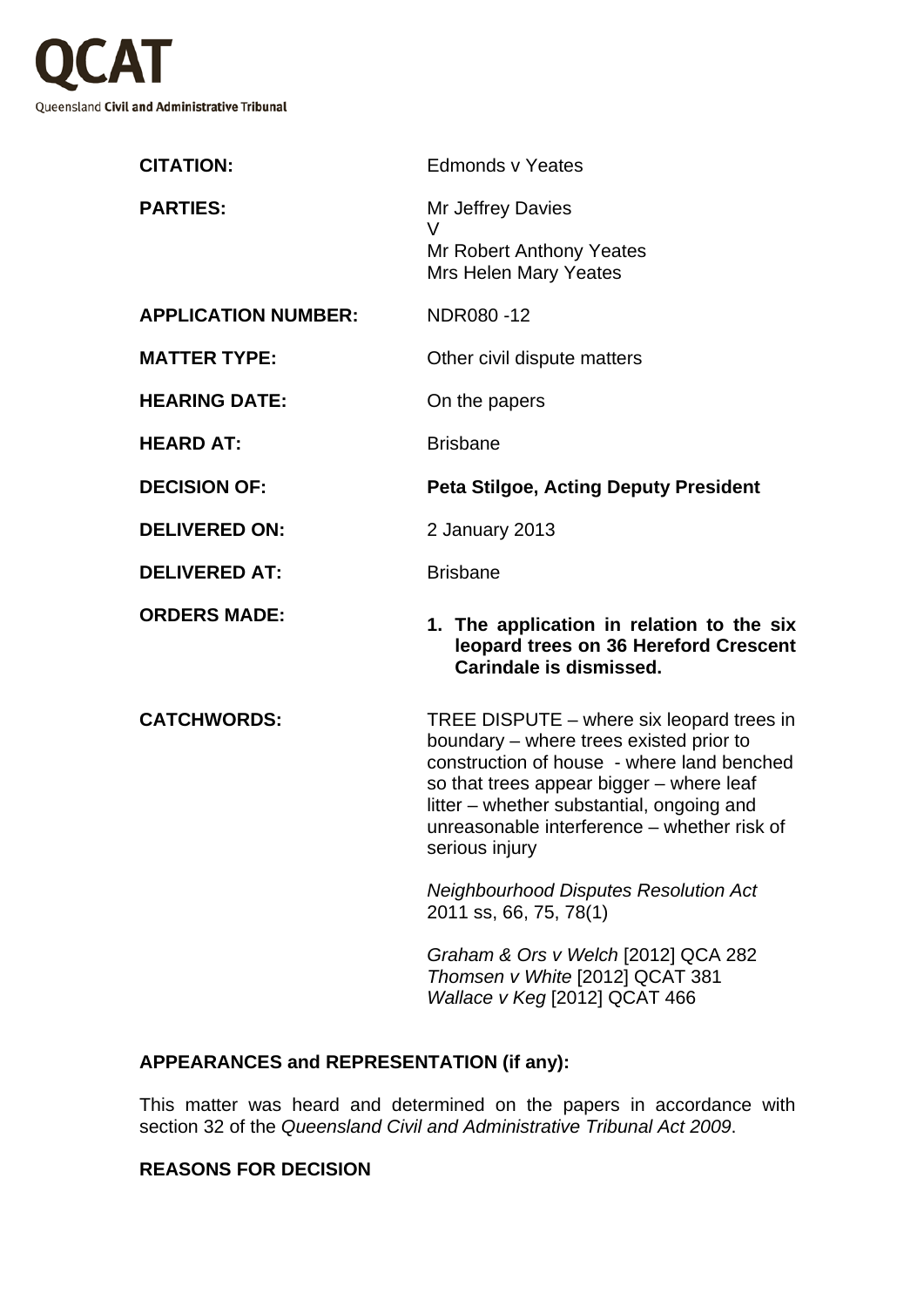- [1] Mr and Mrs Yeates have a row of six leopard trees next to the western boundary of their land. Mr Davies lives next door. The trees overhang his boundary and he says that the leaves, pods and small braches from the trees cause a substantial, ongoing and unreasonable interference with his land. He wants Mr and Mrs Yeates to cut the trees back to the boundary and undertake regular pruning to minimise the mess that the trees cause.
- [2] I can only make an order if I am satisfied<sup>[1](#page-2-0)</sup> that it is appropriate to remedy, restrain or prevent serious damage to Mr Davies' land or any property on his land or a substantial, ongoing and unreasonable interference with Mr Davies' use and enjoyment of his land.
- [3] Mr Davies has provided photographs that show leaf litter and twigs in his garden, roof and walkways. He says that the leaf litter blocks his gutters. He says that blocked gutters could cause water overflow in the wet season. That overflow could cause damage to his property. He says that his patio is unusable because of the shade provided by the trees. He says that the patio is permanently discoloured. He has installed gutter guard which, he says, partly solves the problem of leaves in the gutter. Mr Davies says that, when he bought his house, the trees were not causing him any problem. In the past, he regularly pruned the trees and cleaned the gutters. He says that, because of the *Neighbourhood Disputes Resolution Act* 2011, that obligation now falls to Mr and Mrs Yeates.
- [4] Mr and Mrs Yeates say that the trees existed before Mr Davies' house was built. They say that the trees were well-established when Mr Davies bought his house. They also say that the developers of Mr Davies' lot sought a relaxation of the boundary, bringing his house closer to the trees than is usual. They deny that the trees are causing serious damage or a substantial, ongoing and unreasonable interference to Mr Davies' lot.
- [5] Brisbane City Council has advised, by email of 12 November 2012, that the trees are not protected by any local law or development condition.
- [6] The tribunal engaged Mr Hobbs, an arborist, to complete an independent report about the trees. He says that Mr Davies' land was benched when the house was built, which means that his gardens are about 1200 mm lower than Mr and Mrs Yeates' land. Mr Hobbes observes that the height difference makes the trees look taller than they actually are. Mr Hobbes also observes that Mr Davies' home occupies most of his lot; again, according to Mr Hobbes, this makes the trees look larger than they are.
- [7] Mr Hobbes notes that the trees are exotic species but not invasive. He observes that leopard trees perform well in suburban locations and are not known to cause any significant problems. He is of the view that the trees, although close to Mr Davies' home, require only regular pruning.
- $[8]$  This tribunal has determined<sup>[2](#page-2-1)</sup> that the dropping of leaves, flowers, fruit, seeds or small elements of deadwood by urban trees ordinarily will not provide the basis for ordering removal of, or intervention with, an urban

 $\frac{1}{1}$ *Neighbourhood Disputes Resolution Act* 2011 s66

<span id="page-2-1"></span><span id="page-2-0"></span> $\mathfrak{Z}$ *Thomsen v White* [\[2012\] QCAT 381](http://www.austlii.edu.au/au/cases/qld/QCAT/2012/381.html), *Wallace v Keg* [2012] QCAT 466